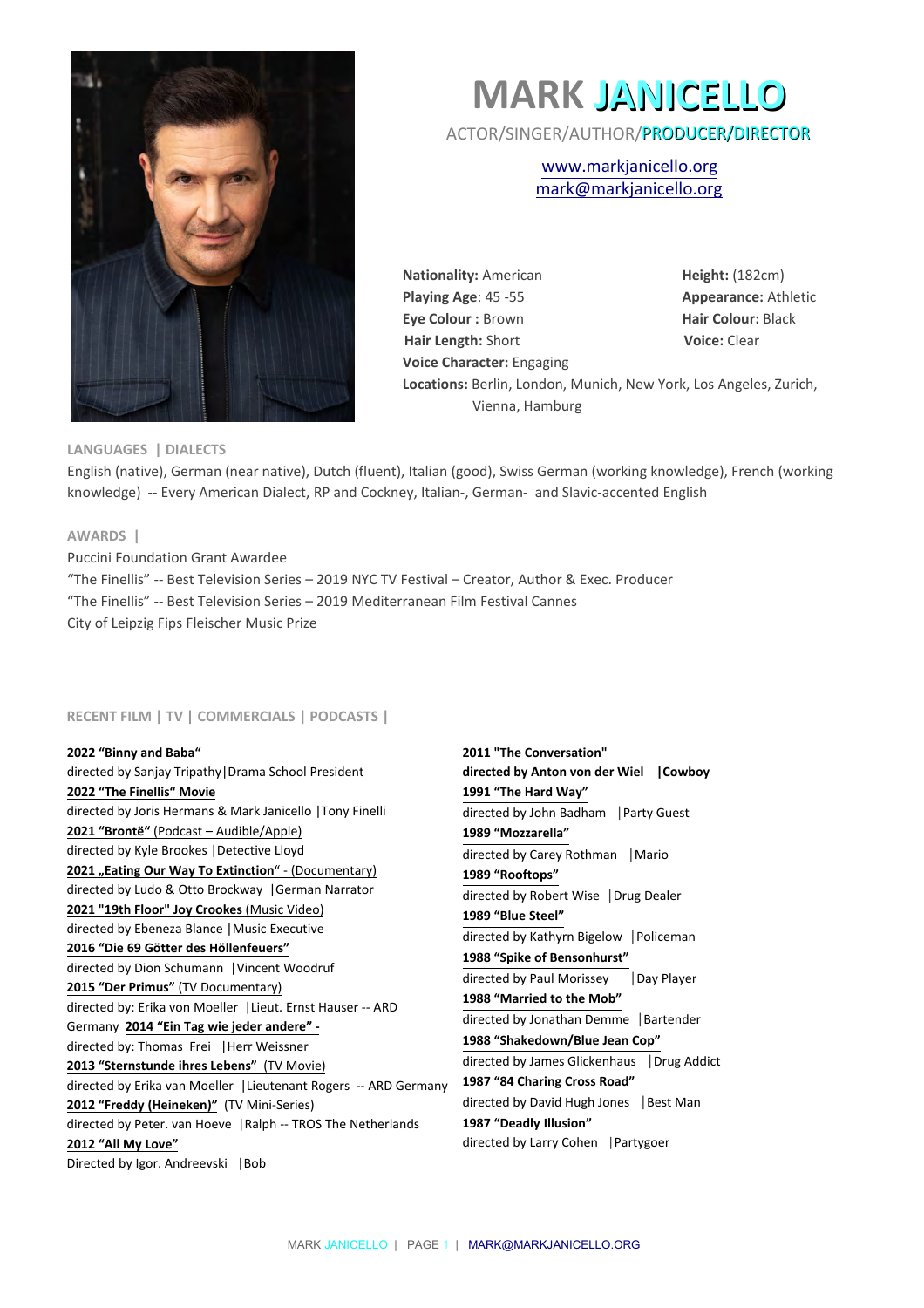#### **TELEVISION |**

**2018 "Late Night Berlin"** directed by J. Spiecker |Calaf in /"Der Splatteroper" -- ProSieben Germany **2018 "Die Wahrheit über…".** Directed by: S. Oswald |Online Date -- RBB Germany **2018 "Gin and It" Pilot** directed by A. Myerson |Adrian (NR) --BBC **2018 "Berlin Tag & Nacht"** directed by diverse directors |Robert Hardy -- RTL II Germany **2016 "The Finellis"**  directed by M. Janicello |Tony Finelli -- Proof of Concept Episode **2016 "Hilf Mir!"**  directed by C. Damaschke |Bruce Heinzberg -- RTL II Germany **2016 "Akte 20.16"** directed by C. Betz |Wilfried W. -- SAT1 Germany **2015 " Hirschhausens Quiz des Menschens"** directed by D. Fuß | Marc Thalhäuser -- ARD Germany **2015 "Trips" Webseries**  directed by J. Wolf |Bill Wendt **2015"Die Celiks"** directed by A. Cherneva |Singing Teacher -- TLCGermany **2015 "In Gefahr"** directed by J. Schmidt |Fabrizio Montani -- SAT1 Germany **2015 "Hilf Mir!"**  directed byP. Kosic |Dr. Guido Rehbein -- RTLII Germany **2015 "Mein dunkles Geheimnis"**  directed by M. Kaleves |Detlef Brahms -- SAT1 Germany **2015 "The Immigrant Experience"**  directed by R. Kopczynski |The American -- Bertelsmann Stiftung **2015 "Die Celiks"** directed by A. Cherneva |Chaniqua LeStrange -- TLC Germany

**COMMERCIALS | CORPORATE VIDEOS |** 

#### **2022**

Welbeck Medical, Seca Industrial Scales (15 commercials), IELTS Medical Training Courses, Bill's

Restaurants

# **2021**

Swissklip Nailcare, Deliciou Vegan Foods, Opulize Glasses, LAIBA Cocktails, IELTS Medical Training Courses

# **2019-2020**

Lufthansa "Reisekiosk 5," "Bugs & Mugs" (Voiceover), ProDub App (Voiceover), Seca Medical Scales

# **2015 "Betrugsfälle"** directed by K. Sassmannhausen |Sascha Pantiç -- RTL Germany **2015 "Hilf Mir!"** directed by P. Ressel |Gerry Walker -- RTLII Germany **2015 "Schneller als die Polizei erlaubt"** directed by F. Schmidt |Manuel Weiler -- VOX Germany **2015 "Das Aschenputtel Experiment"** directed by M. Hawich |Guest Star -- RTLII Germany **2015 "Libido Love"** directed by J.Mol |Marc Caccamo - Internet Comedy**2014 "Verstehen Sie Spass?"** directed by N. Dörler |Martin Dams -- ARD Germany **2014 "Stand By Me" (Pilot)** directed by W. Hebbes |Guest Star -- Calavatra Media (NL) **2014 "Achtung, Kontrolle"** directed by B. Sommer |Giovanni Bellini -- Kabel EinsGermany **2014 "Schneller als die Polizei erlaubt"** directed by F. Schmidt |Ludger Trinkhaus -- VOX Germany **2013 "Verstehen Sie Spass?"** directed by N. Dörler |Johan -- ARD Germany **2013 "Auf Streife"** directed by T. Jebink |Gernot Peters -- SAT1 Germany **2013 "Volle Kanne: Wohnen & Design"** directed by N. Kurzrock |Guest Star -- ZDF Germany **2013 "Verstehen Sie Spass?"** directed by N. Dörler |British Businessman -- ARD Germany **2013 "SAT1 Frühstücksfernsehen"** directed by T. Roth |Agent W. Smith -- SAT1 Germany. **2012 "Der Mediator" (Pilot)** directed by M. Schneider |Frank Delay -- RTL Germany **1998+1999 "Hello Vienna, Hello Austria"**

directed by numerous Directors |Host/Moderator --TW1 Austria

#### **2018**

Lufthansa "Reisekiosk 3 & 4", Rosetta Stone, Sofatutor, Abracar, Isper Personnel Service, VOI Handbags, Valispace Engineering Software

# **2017**

Boston Consulting Group, Ferrero ValParaiso Chocolate, Mercedes Benz AG, Lufthansa "Reisekiosk 1 & 2" Floribus Investment App, Fidelity Investments, Xenios AG, Sylys Surgical Sealant, Köpfer Zahnrad Technik, Weltgesundheits Organization (WHO), Ice Aesthetic GmbH

# **2015 - 2016**

Göthe Institut, ArVaTo, Rettungsgasse Infospot, Bauhaus, Viega, The Ripple Maker (Lufthansa), Johnson & Johnson Attune Knee System

#### **2014-2008**

Euromaster, Pro-Shots Photography, Kent Cigarettes, OCE Copiers Amsterdam City Goverment, (8 Commercials as DWI Man); DSM Chemicals, Fleet Financial Services, DSB Bank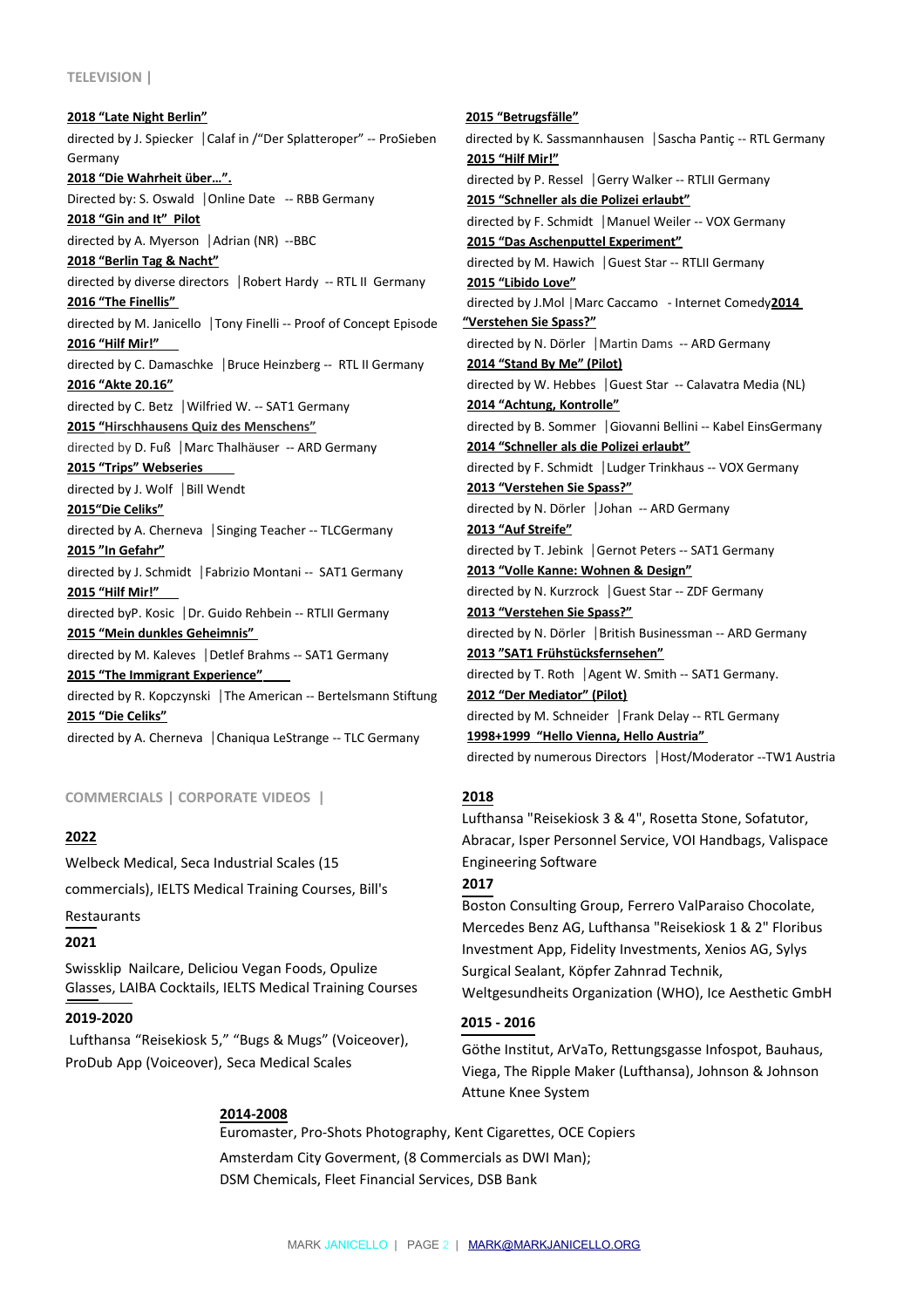#### **FAMOUS THEATERS & IMPORTANT FESTIVALS |**

HOLLYWOOD -- Shrine Auditorium; NEW YORK-- Carnegie Hall, Avery Fisher Hall, The Atrium at the World Financial Center, Town Hall , The Apollo Theater, Grand Central Station, Times Square; NASHVILLE-- The Grand Ole Opry; ATLANTA – The Fox Theater; DETROIT – The Fox Theater; MIAMI – Lyric Theater; PHILADELPHIA – Merriman Theater; Zürich – Zürich Opera, Kongresshalle, Volkshaus; Opera St. Gallen; LUZERN – Opera House, KKL; VIENNA -- Amadeus Festival, Metropol, Theater Akzent, Wiener Prater, Donau Insel Festival; MUNICH – Deutsches Theater, Komödie im Bayerischem Hof, Oktoberfest; DENMARK -- World Music Festival Copenhagen, Theater Aarhus; TOKYO – Metropolitan Theater, Shinbashi Theater

**OPERA | OPERETTA | MUSICALS | PLAYS |**

## **OPERA (1984-2012) - LEADING TENOR ROLES IN THE FOLLOWING PRODUCTIONS:**

"Hänsel und Gretel"(Die Knusperhexe); "Giovanna D'Arco" (Carlo VII); "La Traviata" (Alfredo in 2 Productions); "Die verkaufte Braut" (Hans); "Crossing Brooklyn Ferry**\***" (The Traveller); "Nuit des Hommes\*" (Wilhelm)**; "**The Man Who Mistook His Wife For A Hat\*\*\*" (Dr. S. in 2 Productions); "Trouble in Tahiti"(Jazz Trio), "Dido and Aneas" (First Sailor), "Die göttliche Kirmes**\*\*\***" (Doufi); "Hin und Zurück" (Robert); "Le pauvre Matelot"(Le Matelor); "Der Kaiser von Atlantis" (Harlekin, Soldat) ; "Romeo et Juliette" (Benvolio); "Die Frau ohne Schatten" (Der Jungling); "Linda di Chamounix" (Intendente);

"La Gran Scena Opera" (2 Seasons as "The Tenor") "Tosca" (Cavaradossi in 3 Productions); "Elisabetta, Regina D'Inghilterra\*\*" (Leicester), "Roberto Devereux" (Roberto), "Rigoletto" (Il Duca), "Lucia di Lammermoor" (Arturo), "Madama Butterfly" (Pinkerton); "Otello" (Casio); "Cosi fan tutte" (Ferrando)"; Little Red Riding Hood**\***" (The Woodcutter); "The Metropolitan Opera's 'Introduction to Opera'" (numerous roles in 2 productions); "La Gazza Ladra" (Isacco); "Attila" (Ensemble); "La Fille du Regiment" (Ensemble); "Turandot"(Ensemble);

**\*World Premiere Productions \*\*American Premiere Production \*\*\*deutsche Erstaufführung**

# **OPERETTA (1984-2012) - LEADING TENOR ROLES IN THE FOLLOWING PRODUCTIONS:**

"Die lustige Witwe/The Merry Widow" -- (Danilo in 2 productions / Rosillion in 1 production); "Orpheus in der Unterwelt" --(Orpheus in 2 Productions); "Der Zarewitsch" (Zarewitsch); "Die Fledermaus" (Alfred); "La Vie Parisienne" (Raoul); "The Student Prince" (The Prince); "Die Csardasfürstin" (Edwin)

#### **MUSICALS (1981-2012) - LEADING TENOR ROLES IN THE FOLLOWING PRODUCTIONS:**

"Loving the Silent Tears" (The Italian Tenor); "Be My Love: A Tribute to Mario Lanza" (Mario Lanza); "Charlie: A New Musical" (Charlie in 2 Productions); "Elvis The Musical" (Elvis Presley in 2 Productions); "Victor/Victoria" (King Marchand); "Be My Love: The Mario Lanza Musical" (Mario Lanza); "City Of Angels" (Jimmy Powers); "The Chamaleon Concert" (The Chamaleon); "Das Winterzirkus" (Canio); "Jesus Christ Superstar" (Annas); "Kismet" (Caliph) ; "Babes in Toyland" (Alan); "Star-Crossed Lovers" (Romeo); "Angelina" (The Narrator); "Sweet Adeleine" (Ensemble); "Camelot" (Sir Sagramore); "Fiddler on the Roof" (Motel Kamzoil); "West Side Story" (Tony); "Honey in the Rock" (Rex Covington); "Hatfields and McCoys" (Spirit Hatfield); "Cabaret" (Aryan Soldier); "Grease" (Teen Angel); "The Boyfriend" (Tony); "Comic Books Tonight (Superman)"

#### **PLAYS (1984-1992) - LEADING ROLES IN THE FOLLOWING PRODUCTIONS:**

"Lend Me A Tenor" (Il Stupendo); "The Three Sisters" (Fedotik); "David and Lisa" (David); "The Rainmaker" (Bill Starbuck); "As You Like It" (Amiens); "Butterflies are Free" (Don Baker); "Sunday Costs 5 Pesos" (Alex Duran)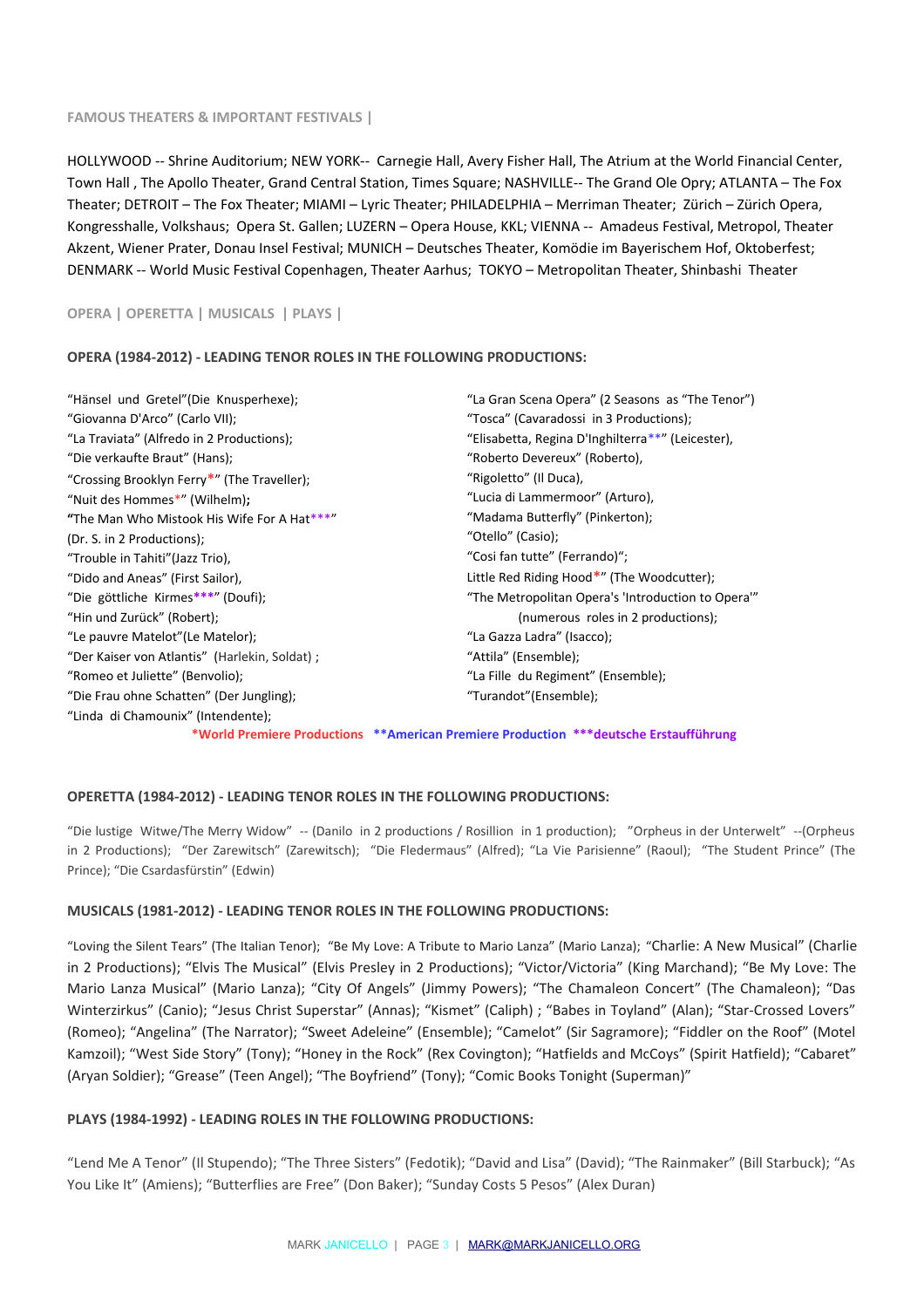## **CORPORATE EVENTS | CONCERT TOURS |**

# **2017-2018**

- "Künstler geen AIDS" Theater des Westens Berlin
- "Back To The Future" Boehringer Ingelheim Corporate Event
- "Rock Legends In Concert" Concert Tour USA/Europe
- "I Believe: Greatest Gospel Hits" Concert Tour USA/Europe

# **2014-2016**

- "The Frederik Hirsch Projekt" -Corporate Event, DASA Dortmund
- The Lost Temple MoviePark Germany
- "Musical Man 2: The Concert" Germany & Austria Tour

# **2007-2013**

- Be My Love: A Tribute to Mario Lanza -- Germany & Austria Tour
- "Night of the Italian Tenors" Switzerland Tour
- "Lebende Rock Legenden" Germany & Austria Tour
- "La Notte Italiana" Germany and Austria Tour
- "Showstoppers: Best of Broadway" Switzerland Tour
- "Die Nacht der Musicals" Germany and Austria Tour
- "Elvis Goes Classic" European Tour & Turkey

# **ADDITIONAL SKILLS |**

| <b>Published Author:</b>                            | Autobiography: "Naked In The Spotlight" (Nackt im Rampenlicht),<br>Poetry: "Unsaid"                                                                                                                                                                                                                                                                                                                                                                                                       |
|-----------------------------------------------------|-------------------------------------------------------------------------------------------------------------------------------------------------------------------------------------------------------------------------------------------------------------------------------------------------------------------------------------------------------------------------------------------------------------------------------------------------------------------------------------------|
| Critic-at-large: Film<br>Producer:                  | www.broadwayworld.com Columnist: Hoop Doop Magazine                                                                                                                                                                                                                                                                                                                                                                                                                                       |
|                                                     | "The Finellis Movie" (Executive Producer, Author, Co-Director)                                                                                                                                                                                                                                                                                                                                                                                                                            |
| Playwright:                                         | (2022) "Take The Bins Out"                                                                                                                                                                                                                                                                                                                                                                                                                                                                |
| <b>Musical Author:</b><br><b>Additional Skills:</b> | Musicals (fixed and touring productions), Concert Tours, and Corporate Events<br>for LaRaven Productions B.V. (1997-2017)<br>(1998) "The Chamäleon Concert,"<br>(1999) "Be My Love: The Mario Lanza Musical,"<br>$\bullet$<br>(2001) "Charlie: A New Musical,"<br>$\bullet$<br>(2002) "Elvis: The Musical,"<br>(2005) "The Great Caruso,"<br>$\bullet$<br>(2009) "Cloud 9: A Children's Musical"<br>$\bullet$<br>Professional Graphic Artist, Expert Photo Retoucher and Website Designer |
| <b>Accomplished Painter:</b>                        | https://www.flickr.com/photos/147158521@N04/albums                                                                                                                                                                                                                                                                                                                                                                                                                                        |
| Sports:                                             | Weightlifting, Jogging, Swimming, Biking and Tennis                                                                                                                                                                                                                                                                                                                                                                                                                                       |
| <b>EDUCATION</b>                                    | University of North Carolina Greensboro - Bachelor of Arts 1984                                                                                                                                                                                                                                                                                                                                                                                                                           |
| MUSIC   DANCE                                       |                                                                                                                                                                                                                                                                                                                                                                                                                                                                                           |

Classically-trained operatic tenor

Ballet (4 years), Jazz, Tap, and Modern Dance (each 1 year), Ballroom (1 Year)